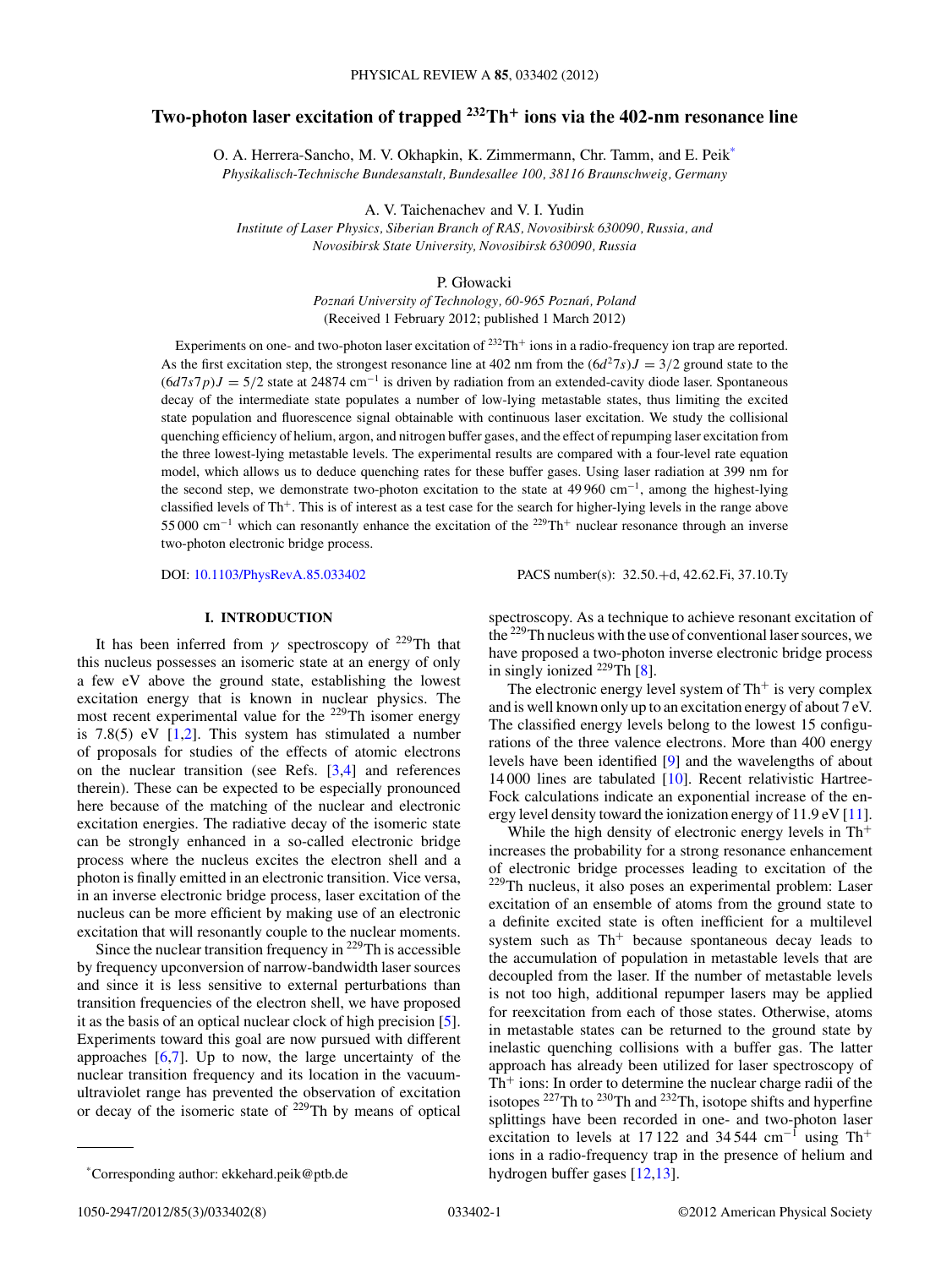<span id="page-1-0"></span>

FIG. 1. Partial level scheme of the thorium ion  $Th<sup>+</sup>$  showing the main resonance transitions studied in this work and the lowest-lying metastable levels. The hatched area corresponds to a manifold of 11 metastable states which is shown in more detail in the right-hand side of the figure. The level energies are given in cm<sup>−</sup><sup>1</sup> and the subscript denotes the total angular momentum. For the 24 874<sub>5/2</sub> level the spontaneous-decay branching fractions are indicated as given in Ref. [\[14\]](#page-6-0).

Here we present experiments on one- and two-photon laser excitation of trapped  $Th<sup>+</sup>$  ions, aimed at an investigation of the electronic energy level system in the range around 7–8 eV and toward the excitation of the <sup>229</sup>Th nuclear resonance by an inverse two-photon electronic bridge process. In particular, we investigate excitation of the strongest tabulated line of the  $Th<sup>+</sup>$  emission spectrum at 402 nm which connects the  $(6d^27s)J = 3/2$  ground state with the  $(6d7s7p)J = 5/2$  state at 24 874  $cm^{-1}$  [\[10\]](#page-6-0). In the following we label states by their energy in cm<sup>−</sup><sup>1</sup> and their total angular momentum as shown in Fig. 1. Spontaneous decay from the 24 874<sub>5/2</sub> state leads back to the ground state with a rather high probability but a number of low-lying metastable states [\[14\]](#page-6-0) are also populated (see Fig. 1). We measured branching ratios of 11 decay channels after laser excitation in a hollow-cathode discharge. With trapped ions, we study the collisional quenching efficiency of helium, argon, and nitrogen buffer gases, and the effect of repumping laser excitation from the three lowest-lying metastable levels. We show that the experimental results are in good agreement with a simple four-level rate equation model. Using laser radiation at 402 and 399 nm, we demonstrate twophoton excitation to the level  $49\,960_{7/2}$  via the intermediate 24 8745*/*<sup>2</sup> state. The observation of two-photon excitation to this level in  $232 \text{Th}^+$  is of interest because it serves as a test case for the search for higher-lying levels which can resonantly enhance the excitation of the  $229 \text{Th}^+$  nucleus through an electronic bridge process as pointed out above.

#### **II. EXPERIMENTAL SETUP**

The experiment employs a linear radio-frequency (rf) trap of 160 mm in total length (see Fig. 2). The trap electrodes are machined from a CuBe alloy and are divided along their length into three sections which are held at different dc potentials. For ion loading, a metallic <sup>232</sup>Th sample is placed between two



FIG. 2. Schematic of the linear Paul trap used in the experiments (a) and cross section of the trap electrode arrangement, showing the position of the Th sample used for ion loading by  $N_2$  laser ablation (b). Dimensions are in millimeters.

electrodes near the end of one of the outer sections. Typically a rf trap drive voltage in the range of 0.5–1 kV amplitude at a frequency of 2 MHz is used, corresponding to a Mathieu *q* parameter in the range of 0.2–0.4 (for a review see Ref. [\[15\]](#page-6-0)). The end sections are kept at a dc potential of  $+40$  V relative to the central section for axial confinement.

The trap is mounted in a stainless-steel ultrahigh-vacuum chamber that reaches a base pressure in the range of  $1 \times 10^{-8}$  Pa. For collisional cooling and depopulation of metastable  $Th<sup>+</sup>$  levels by quenching collisions, helium, argon, or nitrogen at a pressure of up to 0.2 Pa is used as a buffer gas. To produce  $^{232}Th^{+}$  ions by laser ablation, a nitrogen laser emitting 4-ns pulses with an energy of  $\approx$ 100  $\mu$ J at a wavelength of 337 nm is focused to a spot size of 100  $\mu$ m  $\times$  150  $\mu$ m on a metallic Th target [see Fig.  $2(b)$ ]. After five to ten ablation pulses at 0.2-Pa helium buffer gas pressure, more than  $10<sup>5</sup>$  ions are loaded into the trap (for more details see Ref. [\[16\]](#page-6-0)). With argon and nitrogen buffer gases the same number of trapped ions is obtained with two to five pulses and with one to two pulses, respectively. We observe storage times for  $Th<sup>+</sup>$  in the range of 300–1000 s, limited by the formation of molecular ions in reactions with the background gas [\[13,17\]](#page-6-0).

For excitation of the  $0_{3/2}$ –24 874<sub>5/2</sub> transition (see Fig. 1), a continous-wave (cw) extended-cavity diode laser (ECDL) with a maximum output power of 7 mW at 402 nm and a linewidth of less than 1 MHz is used. The 24 8745*/*2–49 9607*/*<sup>2</sup> transition is excited by a similar laser system emitting at 399 nm. The metastable  $1521_{5/2}$  level is depleted by a frequency-doubled ECDL producing light at a wavelength of 428 nm (see Fig. 1). The output of these lasers is passed to the trap through polarization-maintaining single-mode fibers in order to clean the beam profiles, thus minimizing light scattering off the trap electrodes. Beam diameters in the trap are  $\approx$ 1 mm. For low-resolution spectroscopy over extended wavelength ranges, a tunable mode-locked Ti:sapphire laser system producing pulses of about 3 ps in duration and at a repetition rate of 90 MHz is used. Its output wavelength can be tuned in the range of 700–900 nm and in the corresponding second- and third-harmonic ranges.

As shown in Fig. [3,](#page-2-0) the fluorescence emission of the trapped  $232Th<sup>+</sup>$  ions is detected with the use of two photomultipliers placed behind a fused-silica collection lens. In order to discriminate between the fluorescence emissions associated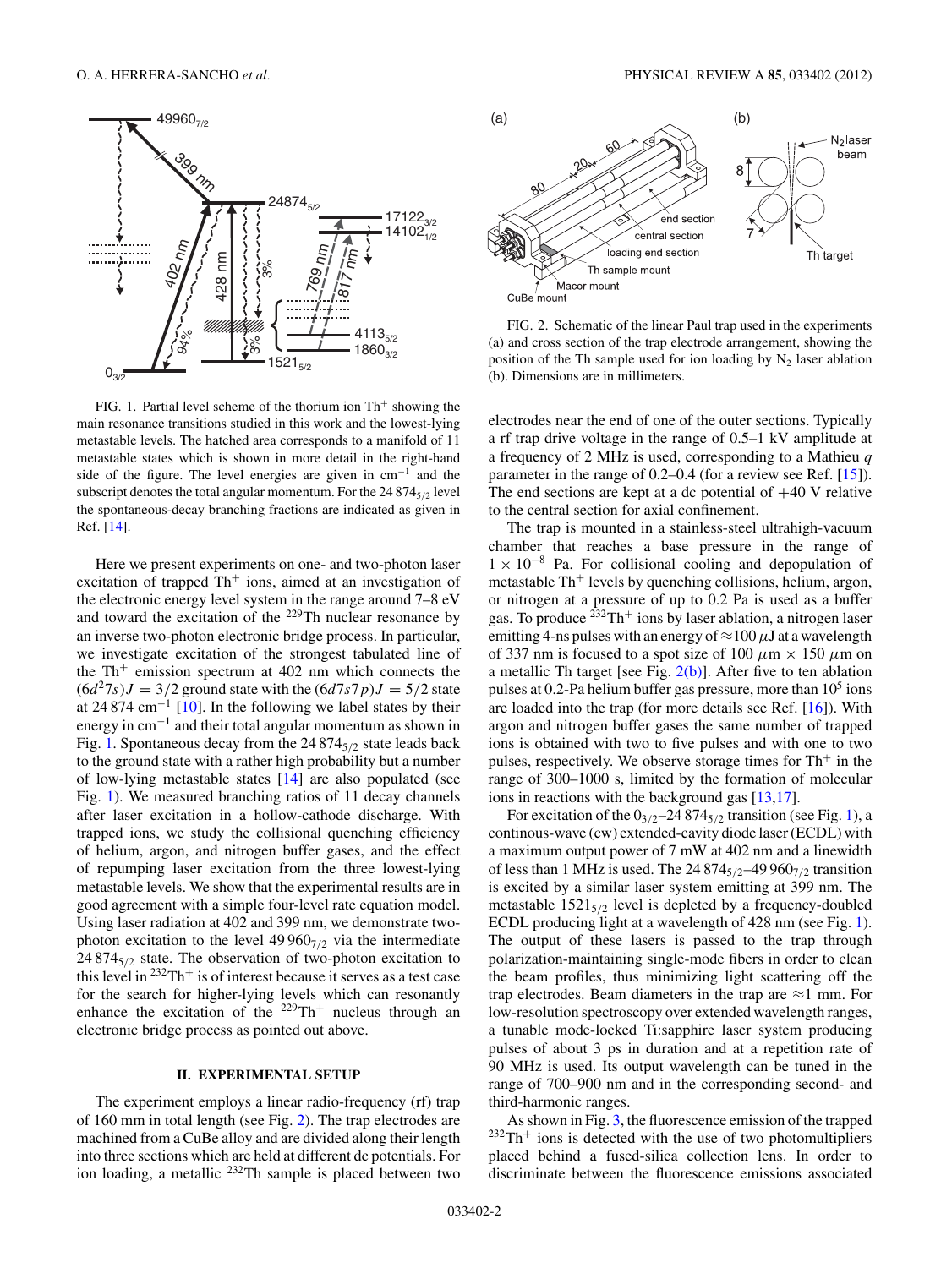<span id="page-2-0"></span>

FIG. 3. Experimental arrangement for laser excitation of trapped  $Th<sup>+</sup>$ . Two photomultipliers (PMT) are used for fluorescence detection. A nitrogen laser is used for loading the trap. SHG (THG): Second-harmonic generation (third-harmonic generation). For further details see text.

with one- and two-step excitations, a combination of spectral filters and a dichroic beam splitter separates the spectral sensitivity ranges of the photomultipliers.

## **III. SINGLE-WAVELENGTH LASER EXCITATION OF 232Th<sup>+</sup>**

In an investigation of possible first excitation steps from the ground state, fluorescence signals of  $232 \text{Th}^+$  are readily observed by illuminating the trapped ion cloud with output of the picosecond Ti:sapphire laser. A typical excitation spectrum of electric-dipole transitions around 400 nm is shown in Fig.  $4(a)$ . In order to compensate variations in signal strength caused by fluctuations of the number of loaded ions, the fluorescence signal registered at each laser wavelength was normalized to the signal resulting from resonant cw diode-laser excitation of the 402-nm transition. Helium was used as a buffer gas at a pressure of  $\approx 0.2$  Pa. The transitions from the ground state displayed in Fig.  $4(a)$  and their relative strengths are in agreement with the data tabulated in Ref. [\[9\]](#page-6-0) for the investigated scan range.

The spectrum resulting from 402-nm cw laser excitation is shown in Fig.  $4(b)$ . While the wide linewidths in Fig.  $4(a)$  are determined by the spectral width of the employed laser, the linewidth in Fig. 4(b) is determined by Doppler broadening.



FIG. 4. Excitation spectra of trapped  $232 \text{Th}^+$  ions, using (a) the second-harmonic output of a mode-locked Ti:sapphire laser and (b) the cw output of an extended-cavity diode laser tuned to the  $0_{3/2}$ –24 874 $_{5/2}$  transition at 402 nm. In panel (a), the average excitation power is 10 mW and the data points (black dots) are fitted by Lorentzian profiles. In panel (b), the power is 50  $\mu$ W.

For helium pressures above 0*.*1 Pa the Doppler width of  $\approx$ 700 MHz (FWHM) indicates that the trapped ions are collisionally cooled to approximately 300 K for motion along the trap axis. With argon and nitrogen buffer gas, cooling to room temperature is achieved at pressures of ≈0.2 and ≈0.01 Pa, respectively. With these gases at 0*.*2-Pa pressure, fluorescence signals larger than those obtained with helium are observed, because of more efficient collisional quenching of metastable levels (see below). For cw excitation of the 402-nm transition, the strength of the fluorescence signal is strongly affected by population trapping in metastable levels.

For a quantitative overview on the decay channels of the 24 8745*/*<sup>2</sup> level we performed measurements of the fluorescence emission resulting from laser excitation of  $Th<sup>+</sup>$  ions in a hollow-cathode discharge. The hollow-cathode lamp has a similar construction as described in Refs. [\[18,19\]](#page-7-0): The cathode is a 2.5-cm-long copper cylinder with an inner diameter of 6 mm, covered by a thorium foil on the inner wall, and is cooled by liquid nitrogen. The discharge is operated at a current of 40 mA with argon buffer gas at a pressure between 80 and 100 Pa. A 5-mW laser beam from the 402-nm ECDL, resonant with the  $0_{3/2}$ –24 874 $_{5/2}$  transition, is directed through the cathode. A mirror with a central hole for passage of the laser beam collects the fluorescence light from the center of the cathode onto the entrance slit of a grating monochromator. After passage through the monochromator the light is detected with a photomultiplier and recorded differentially with and without laser excitation, in order to separate the laser-induced fluorescence from emission excited by the discharge. The spectral sensitivities of the monochromator and the photomultiplier are calibrated with a tungsten reference lamp. Since laser stray light would perturb the fluorescence intensity measurement at the wavelength used for excitation, the intensity ratios of the lines at 402, 434, and 482 nm were also measured with laser excitation of the  $1521_{5/2}$ –24 874 $_{5/2}$  transition at 428 nm. The wide dynamic range of the detection method allowed us to measure relative intensities of 11 emission lines listed in Ref. [\[9\]](#page-6-0), complementing a previous study that had reported branching fractions for 6 lines [\[14\]](#page-6-0). The 2 weakest lines at 812 and 1073 nm were not observed. Table [I](#page-3-0) summarizes the results. Based on the observed reproducibility for different discharge conditions, we attribute a relative uncertainty of about 0.1 to the branching fractions for the weak decay channels. The branching fraction for decay on the resonance line 402 nm back to the ground state of 0*.*92(3) is in good agreement with the value of 0.94 from Ref. [\[14\]](#page-6-0) and higher than the value of 0.85 obtained in the analysis in Ref. [\[20\]](#page-7-0). Cyclic laser excitation of the 402-nm resonance line in a single  $Th<sup>+</sup>$ ion can therefore be expected to result in about 15 fluorescence photons before decay into a metastable level occurs.

#### **IV. EFFECTIVE FOUR-LEVEL MODEL FOR COLLISIONAL QUENCHING AND REPUMPING**

In order to obtain a simple analytic description, we approximate the Th<sup>+</sup> level system up to the 24 874 $_{5/2}$  level by the fourlevel system shown in Fig. [5:](#page-3-0) the 402-nm transition from the ground state  $|1\rangle$  to state  $|3\rangle$  is driven with Rabi frequency  $\Omega_1$ , the metastable state  $|2\rangle$  is depleted by 428-nm repumping light with Rabi frequency  $\Omega_2$ , and the manifold of 11 higher-lying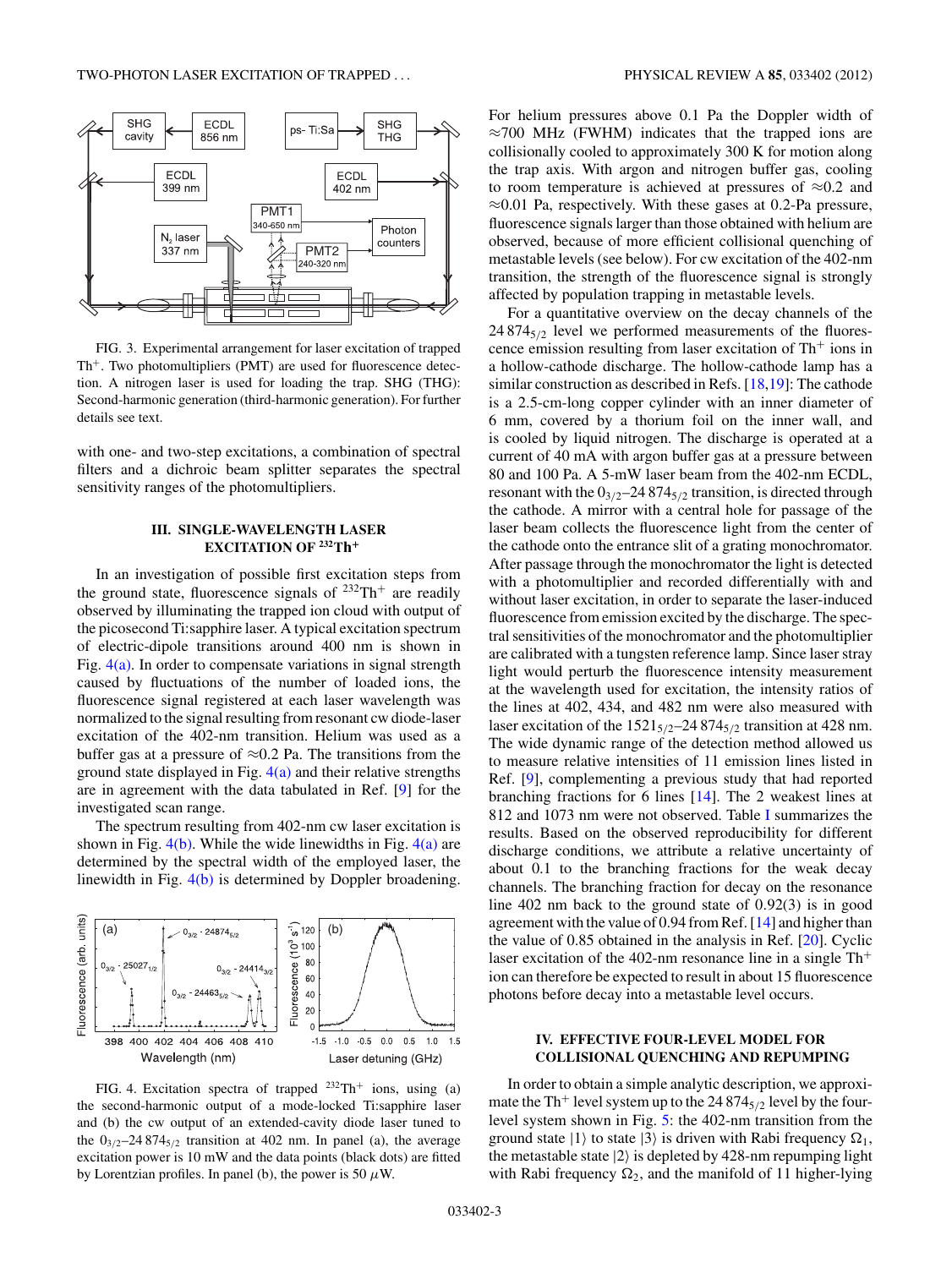<span id="page-3-0"></span>TABLE I. Branching fractions (BF) for decay of the Th<sup>+</sup> level 24 874<sub>5/2</sub> to various lower-lying metastable states.

| Lower level<br>$(cm^{-1})$ | $\lambda_{\text{air}}$<br>(nm) | BF<br>(this work)    | BF<br>(Ref. [14])    |
|----------------------------|--------------------------------|----------------------|----------------------|
| $\Omega$                   | 401.9                          | $9.2 \times 10^{-1}$ | $9.4 \times 10^{-1}$ |
| 1521                       | 428.1                          | $3.3 \times 10^{-2}$ | $3 \times 10^{-2}$   |
| 1860                       | 434.4                          | $2.7 \times 10^{-2}$ | $1 \times 10^{-2}$   |
| 4013                       | 481.5                          | $3 \times 10^{-5}$   |                      |
| 4146                       | 482.3                          | $7 \times 10^{-3}$   | $1 \times 10^{-2}$   |
| 7001                       | 559.4                          | $6 \times 10^{-3}$   | $1 \times 10^{-2}$   |
| 8460                       | 609.1                          | $5 \times 10^{-4}$   |                      |
| 8605                       | 614.5                          | $2 \times 10^{-3}$   | $4 \times 10^{-3}$   |
| 9061                       | 632.2                          | $2 \times 10^{-4}$   |                      |
| 9711                       | 659.4                          | $4 \times 10^{-4}$   |                      |
| 13250                      | 860.1                          | $4 \times 10^{-5}$   |                      |

metastable states is represented by a single level  $|m\rangle$ . Here we assume that  $|m\rangle$  is depleted only by quenching collisions. The excited state  $|3\rangle$  radiatively decays into the states  $|1\rangle$ ,  $|2\rangle$ , and  $|m\rangle$  with rates  $\gamma_1$ ,  $\gamma_2$ , and  $\gamma_m$ . Their sum,  $\gamma = \gamma_1 + \gamma_2 + \gamma_m$ , determines the radiative lifetime of the state  $|3\rangle$  as  $\tau = \frac{1}{\gamma}$ . For our analysis we use the experimental lifetime value  $\tau = 23$  ns [\[20\]](#page-7-0). We assume that  $\gamma_1 = b\gamma$  and  $\gamma_2 = \gamma_m = (1 - b) \frac{\gamma}{2}$ , and  $b = 0.94$  as the branching fraction for decay to the state  $|1\rangle$ , because the branching fractions for decay to the 1521<sub>5/2</sub> level and for decay to  $|m\rangle$  are approximately equal (see Ref. [\[14\]](#page-6-0) and Table I). The populations of  $|2\rangle$  and  $|m\rangle$  can decay to the ground state through quenching collisions with buffer gas and the corresponding rates are denoted by  $\Gamma_2$  and  $\Gamma_m$ . Neglecting the light-induced coherence between states  $|1\rangle$ and  $|2\rangle$ , the population distribution among the levels can be described by rate equations for the population probabilities *pi*  $(i = 1, 2, 3, m)$ . In the steady-state limit the rate equations of the four-level system shown in Fig. 5 can be expressed as

$$
-\gamma S_1 p_1 + \Gamma_2 p_2 + \gamma_1 p_3 + \gamma S_1 p_3 + \Gamma_m p_m = 0,
$$
  
\n
$$
-\gamma S_2 p_2 - \Gamma_2 p_2 + \gamma_2 p_3 + \gamma S_2 p_3 = 0,
$$
  
\n
$$
\gamma S_1 p_1 + \gamma S_2 p_2 - \gamma p_3 - (S_1 + S_2) \gamma p_3 = 0,
$$
  
\n
$$
\gamma_m p_3 - \Gamma_m p_m = 0,
$$
  
\n(1)

with the normalization condition  $\sum p_i = 1$ . Here  $S_j$  (*j* = 1,2) are the saturation parameters for the transitions  $|j\rangle$ - $|3\rangle$ . Assuming thermalization of velocities due to both velocitychanging collisions and interaction with the trap potential, and vanishing detunings from the transitions  $|j\rangle$ – $|3\rangle$ , we approximate the optical pumping rates as

$$
\gamma S_j \approx 2\sqrt{\pi} \frac{\Omega_j^{'2}}{kv},\tag{2}
$$

where  $kv \approx 2\pi \times 360$  MHz is the Doppler width. For linearly polarized laser fields, the effective Rabi frequencies  $\Omega'_{j}$  are obtained by averaging over the Zeeman sublevels:

$$
\Omega_j^{'2} = \frac{(2J_3+1)}{3(2J_j+1)} \Omega_j^2,\tag{3}
$$

where  $J_j$  is the total angular momentum of the level  $|j\rangle$ .



FIG. 5. Energy level system considered in the rate equation model of Eq. (1). The levels  $|1\rangle$ ,  $|3\rangle$ ,  $|2\rangle$ , and  $|m\rangle$  represent the ground state, the 24 874 $_{5/2}$  level, the 1521 $_{5/2}$  level, and a manifold of 11 metastable states, respectively (cf. Fig. [1\)](#page-1-0).

Solving the rate equations, the population of state  $|3\rangle$  is

$$
p_3 = [2G_2G_mS_1 + 2G_mS_1S_2][2G_2G_m
$$
  
+ 
$$
[(1 - b)(G_2 + G_m) + 4G_2G_m]S_1 + [(1 + b)G_m
$$
  
+ 
$$
2G_2G_m]S_2 + [(1 - b) + 6G_m]S_1S_2]^{-1},
$$
 (4)

where  $G_k = \Gamma_k / \gamma$  ( $k = 2, m$ ). The observed fluorescence rate is proportional to  $p_3$ . If both optical excitations  $|j\rangle$ – $|3\rangle$  saturate the corresponding transitions,  $S_1 \gg (1 + b)G_2/(1 - b)$  and  $S_2 \gg (G_2 + G_m)$ , the fluorescence rate is limited by the quenching relaxation of the state |*m*:

$$
p_3 \approx \frac{2G_m}{1-b}.\tag{5}
$$

In the absence of the repumping field  $(S_2 = 0)$ , level  $|2\rangle$ is depleted only by quenching collisions. In this case the fluorescence rate is reduced and can be expressed as follows:

$$
p_3 \approx \frac{2G_m}{1-b} \frac{G_2}{G_2 + G_m}.\tag{6}
$$

According to Eqs.  $(5)$  and  $(6)$ , the fluorescence enhancement factor  $g$  due to repumping from level  $|2\rangle$  obtained in the limit of high 402- and 428-nm laser powers is given by  $g = 1 +$  $\Gamma_m/\Gamma_2$ .

## **V. QUENCHING RATES AND POPULATION OF THE 248745***/***<sup>2</sup> LEVEL**

Based on the results of the four-level model description and using repumping excitation from the  $1521_{5/2}$  level, we determine the collisional quenching rates of this level and of the manifold of the other metastable levels which are populated during continuous excitation of the  $402$ -nm  $0_{3/2}$ -24  $874_{5/2}$ transition. Quenching rate coefficients are determined for helium, argon, and nitrogen buffer gases. In order to find conditions which minimize the population of metastable levels and thus maximize the population of the  $24874_{5/2}$  state, we also investigate the effect of additional repumping excitation from the manifold of the levels above the  $1521_{5/2}$  level, which are described as the effective level  $|m\rangle$  in the model calculation (see Fig.  $5$ ).

The data points in Fig.  $6(a)$  show the relative increase in the fluorescence signal at 402 nm which results from the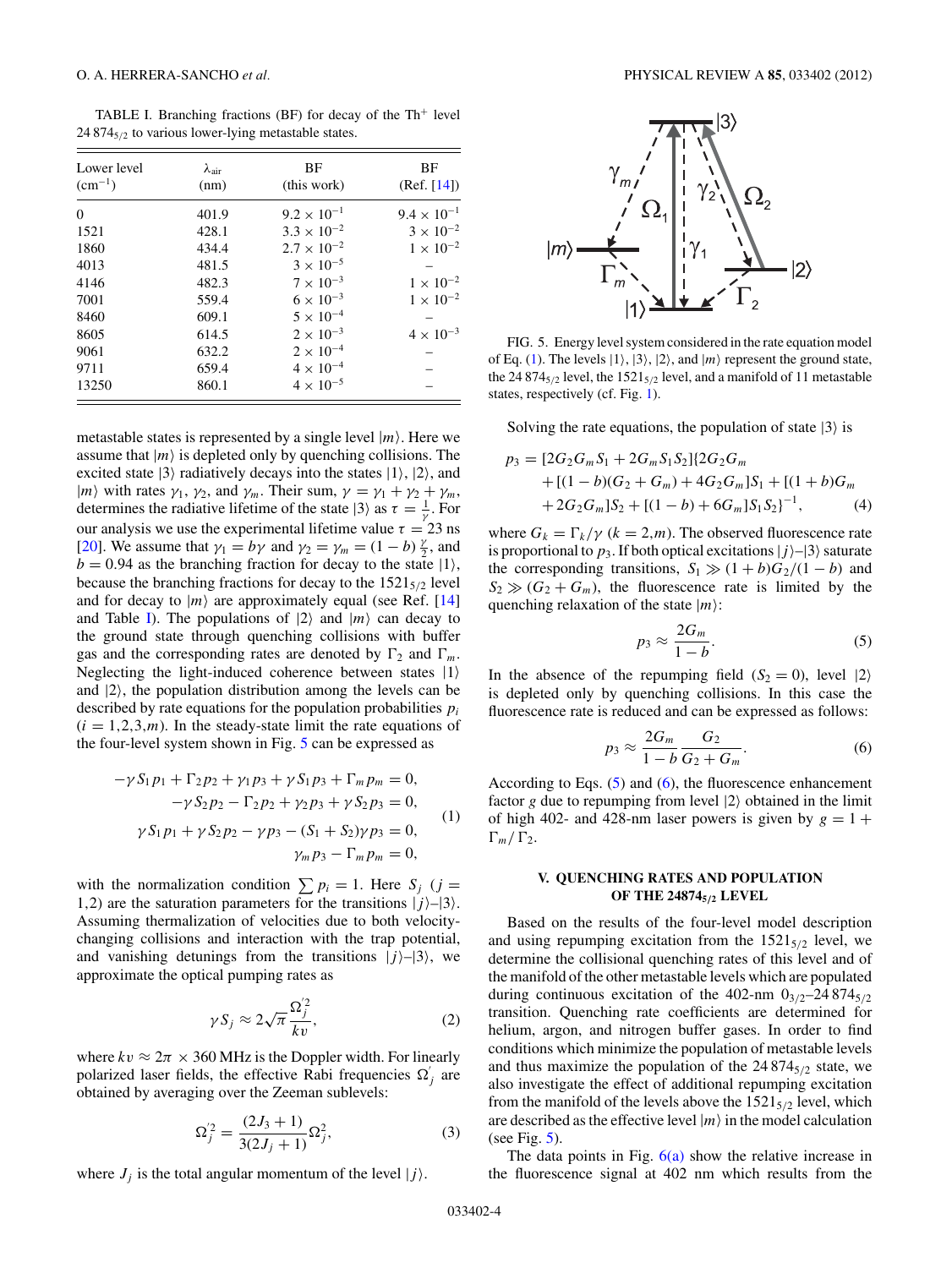<span id="page-4-0"></span>

FIG. 6. Fluorescence signal of trapped  $Th<sup>+</sup>$  ions resulting from resonant laser excitation of the  $402$ -nm  $0_{3/2}$ -24  $874_{5/2}$  transition, showing the fluorescence enhancement due to repumping excitation at 428 nm for two settings of 402-nm excitation power (solid and open circles) with helium buffer gas. The data points are normalized to the fluorescence levels observed without 428-nm excitation. The lines correspond to solutions of Eq. [\(4\)](#page-3-0) using excitation and quenching rate parameters corresponding to the conditions of the experiment (see text). The data points in the inset show the variation of the fluorescence signal with 402-nm laser power observed in the absence of 428-nm excitation. The solid line corresponds to the solution of Eq. [\(4\)](#page-3-0) using the same parameters as in the main figure.

repumping excitation of the  $1521_{5/2}$ –24 874 $_{5/2}$  transition at 428 nm. Helium was used as a buffer gas at 0.2-Pa pressure. The data were obtained for two settings of 402-nm laser power which differ by more than 1 order of magnitude. It appears that the fluorescence signal is enhanced by up to a factor of 9 at a repumping laser power above 0.5 mW. The enhancement is less pronounced if the 402-nm power is reduced. If argon is used at the same pressure, the repumping excitation at 428 nm leads to a maximum fluorescence enhancement of  $g \approx 2$ , and using nitrogen, only a negligible fluorescence enhancement is observed. At variance with helium, with argon and nitrogen buffer gases a weak fluorescence signal is also observed if the  $232Th$ <sup>+</sup> ions are illuminated only by the 428-nm light without excitation at 402 nm. This observation indicates that the  $1521_{5/2}$  level can be populated by Th<sup>+</sup>-Ar and Th<sup>+</sup>-N<sub>2</sub> collisions.

Using the experimental data for high and low 402-nm excitation power shown in Fig. 6 together with the calculated optical excitation rates and the natural lifetime and spontaneous-decay branching fractions of the 24 874<sub>5/2</sub> state from Ref. [\[14\]](#page-6-0) (see Table [I\)](#page-3-0), we find a good agreement between the observed fluorescence enhancement factor *g* and the predictions of Eq. [\(4\)](#page-3-0) with  $\Gamma_2 = 20$  s<sup>-1</sup> for helium. As shown in Table II, we find in a similar way  $\Gamma_2 = 1.5 \times 10^3 \text{ s}^{-1}$ for argon and  $\Gamma_2 = 5.0 \times 10^4 \text{ s}^{-1}$  for nitrogen, at 0.2-Pa pressure for all gases. Using the branching fraction  $b = 0.92$ measured in our experiments (see Table [I\)](#page-3-0), we obtain slightly higher quenching rates (for example, for helium,  $\Gamma_2 = 25 \text{ s}^{-1}$ ). The diatomic buffer gas  $N_2$  yields much higher quenching efficiency than the noble gases. A similar behavior is known

TABLE II. Ouenching rates  $\Gamma_2$  for different buffer gases at 0.2-Pa pressure and estimated population  $p_3$  in the state  $|3\rangle$  without and with repumping at 428 nm.

| Buffer gas | $\Gamma_{2}$<br>$(s^{-1})$ | $p_3$<br>(without $428 \text{ nm}$ ) | $p_3$<br>(with 428 nm) |
|------------|----------------------------|--------------------------------------|------------------------|
| Helium     | 20                         | $1.5 \times 10^{-5}$                 | $1.2 \times 10^{-4}$   |
| Argon      | $1.5 \times 10^{3}$        | $5.0 \times 10^{-4}$                 | $1.0 \times 10^{-3}$   |
| Nitrogen   | $5.0 \times 10^{4}$        | $5.0 \times 10^{-3}$                 |                        |

for the collisional quenching rates of the metastable *D* levels in alkali-metal-like ions [\[21,22\]](#page-7-0).

The inset of Fig. 6 shows that Eq. [\(4\)](#page-3-0) also accurately describes the observed saturation behavior of the 402-nm excitation without 428-nm repumping. In this case, the population of the  $1521_{5/2}$  state reduces the effective saturation power for excitation of the 402-nm transition to a few microwatts corresponding to an intensity of  $\approx 0.3$  mW/cm<sup>2</sup>, i.e., 2 orders of magnitude below the saturation intensity for the two-level system  $0_{3/2}$ –24 874 $_{5/2}$ . With helium buffer gas, the observed variation of *g* with pressure points to a linear pressure dependence of the rate  $\Gamma_2$  and to a less than proportional variation of  $\Gamma_m$  with pressure. At a lower helium pressure of 0.02 Pa, the 428-nm repumping excitation enhances the fluorescence signal by  $g \sim 20$ .

Using time-separated pulsed 402- and 428-mn excitation we obtain a direct measurement of the quenching rate  $\Gamma_2$ of the  $1521_{5/2}$  level. The  $1521_{5/2}$  level is populated via the 24 8745*/*<sup>2</sup> state during a 2-ms pulse of the ECDL at 402 nm. After a variable time delay, the remaining population of the  $1521_{5/2}$  level is determined by applying a pulse from the 428-nm ECDL and recording the time-integrated fluorescence signal at 402 nm. A similar method was used in Refs. [\[21,22\]](#page-7-0). We observe an exponential decay of the fluorescence signal as a function of the time delay between the 402- and 428-nm excitation and a linear dependence of the decay rate on the He pressure of 63(3) s<sup>-1</sup> Pa<sup>-1</sup>. For a pressure of 0.2 Pa, this results in  $\Gamma_2 = 13(2) s^{-1}$ , in agreement with the value derived above with Eq. [\(4\)](#page-3-0) from the data for continuous excitation.

In order to maximize the efficiency of laser excitation to the 24 8745*/*<sup>2</sup> level, we investigated extended repumping schemes where in addition to the  $1521_{5/2}$  level also higher-lying metastable levels were depleted by laser excitation (see Fig. [1\)](#page-1-0). The output wavelength of the pulsed Ti:sapphire laser (see Sec. [II\)](#page-1-0) was tuned to suitable repumping transitions for the six lowest metastable levels above the  $1521_{5/2}$  level that were populated by spontaneous decay from the  $24874_{5/2}$  level. For helium buffer gas at 0.2 Pa, a fluorescence enhancement of approximately a factor of 3 is observed for excitation of the  $4113_{5/2}$ –17 122<sub>3/2</sub> transition and for a number of other transitions originating from the 41135*/*<sup>2</sup> level. Excitation from higher-lying metastable levels does not lead to any significant increase in the fluorescence signal. The depletion of the  $1860<sub>3/2</sub>$  level increases the fluorescence signal only if there is no repumping excitation from the  $1521_{5/2}$  level. This can be explained by a collision-induced population transfer between the  $1521_{5/2}$  and  $1860_{3/2}$  levels whose energy difference is comparable to the kinetic energy of the buffer gas atoms. With argon or nitrogen buffer gas, repumping from the energy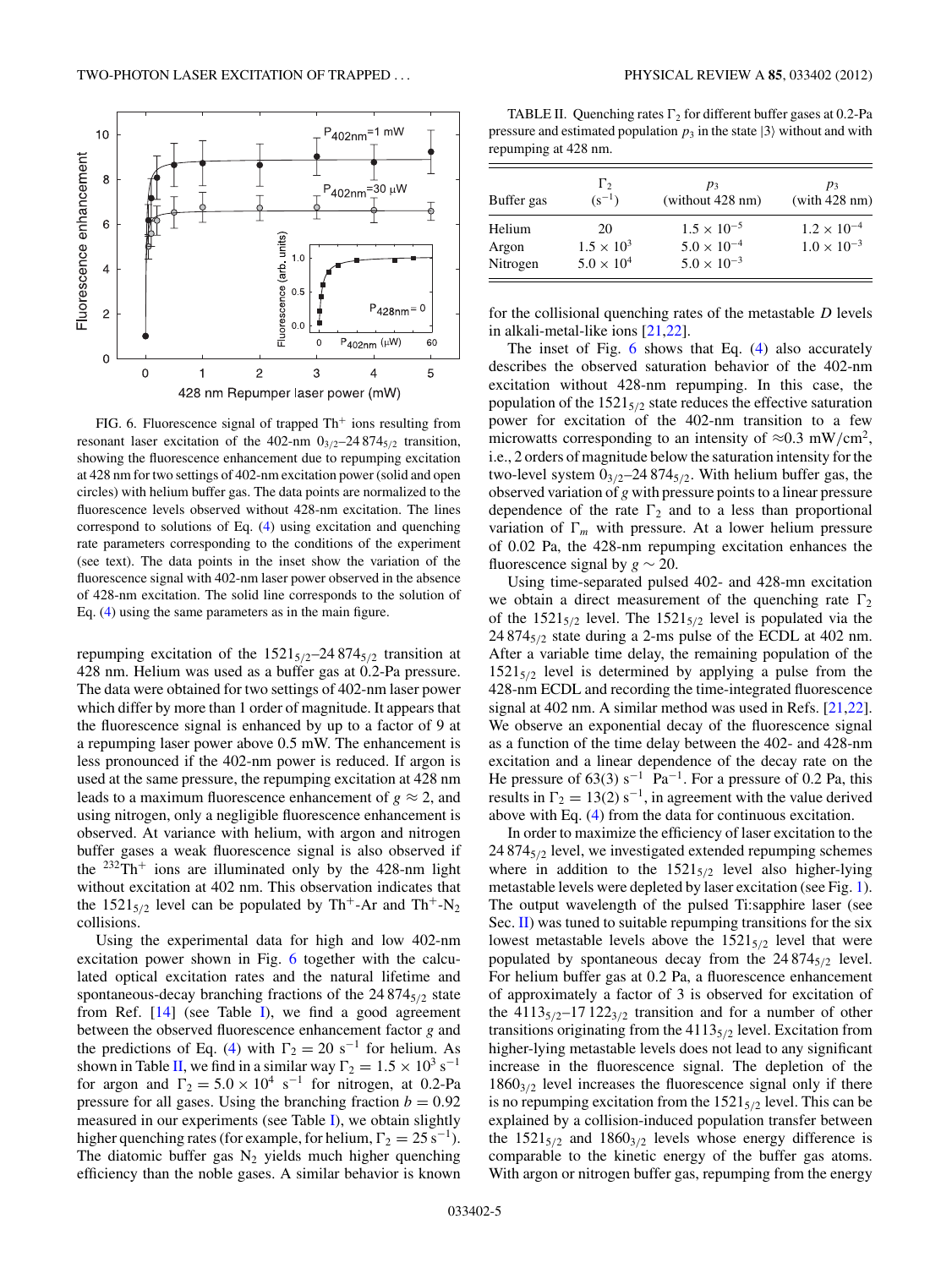levels above the 1521<sub>5/2</sub> level does not result in any significant fluorescence enhancement.

Table [II](#page-4-0) shows the inferred effective quenching rates together with the calculated population probability of the 24 8745*/*<sup>2</sup> level under cw laser excitation for the three gases used in our investigations. For helium, additional repumping from the 4113<sub>5/2</sub> level yields a maximum population of 3.6  $\times$ 10<sup>−</sup><sup>4</sup> in the 24 8745*/*<sup>2</sup> level. For all experimental conditions studied here, population trapping in low-lying metastable levels limits the obtainable population of the 24 874<sub>5/2</sub> state. In previous experiments with trapped  $Th<sup>+</sup>$  ions, molecular hydrogen and helium buffer gas were compared and hydrogen was found to produce  $\approx$ 100 times higher fluorescence signal at the same pressure  $[13]$ . In our experiment, nitrogen shows an even stronger quenching efficiency. From the maximum 402-nm fluorescence signal obtained with nitrogen we deduce that more than 100 photons*/*s per ion are detected, providing efficient diagnostics of the trapped ions on the time scale expected for the decay of the  $229$ Th isomeric state [\[23\]](#page-7-0). While nitrogen produces the highest fluorescence rate and the most efficient collisional cooling, the noble gases offer the advantage that they can be purified more efficiently using getter materials and cryogenic traps and therefore permit longer storage times for Th<sup>+</sup>.

With the use of pulsed optical excitation, even without repumping excitation a significantly higher population in the  $24874_{5/2}$  level can be achieved over times that are short compared to  $1/\Gamma_2$  and  $1/\Gamma_m$ . This could be demonstrated by using an acousto-optical modulator (AOM) to switch on the 402-nm excitation repeatedly with a rise time of approximately 1  $\mu$ s after dark periods that are long compared to  $1/\Gamma_2$ . The resulting initial fluorescence intensity is more than 30 times larger than the steady-state value obtained with 402-nm cw excitation and helium buffer gas. The decay of the fluorescence signal to the level corresponding to cw excitation was dominated by two time constants in the range of a few hundred ns and 1 ms. The longer time constant might reflect the collision-induced population transfer between the various metastable levels (see above). The observed fast time constant cannot be directly associated with the spontaneous-decay rates to metastable levels because also transit-time and saturation effects and the rise time of the AOM shutter are expected to strongly affect the temporal variation of the fluorescence signal on this time scale.

### **VI. TWO-PHOTON LASER EXCITATION OF TRAPPED 232Th<sup>+</sup> IONS**

The level  $49\,960_{7/2}$  shown in Fig. [1](#page-1-0) is one of the highestlying tabulated energy levels that can be excited by an electric dipole transition from the 24 8745*/*<sup>2</sup> state. The radiative lifetime of this level appears to be unknown. Apart from the 399-nm transition to the 24 874<sub>5/2</sub> level, there are 17 tabulated decay channels to other levels [\[9\]](#page-6-0). The energy of the 49 960<sub>7/2</sub> state corresponds to 6.2 eV, which is close to the range of the expected isomeric excitation energy of 229Th<sup>+</sup>.

In our experiment, trapped  $Th<sup>+</sup>$  ions collisionally cooled by buffer gases at 0.2-Pa pressure are continuously excited by 402-nm radiation tuned to the line center of the  $0_{3/2}$ –24 874 $_{5/2}$ transition and by 428-nm repumping light. A beam of 399-nm



FIG. 7. Two-photon laser excitation spectrum for counterpropagating laser beams, showing fluorescence signals from the upper 49 9607*/*<sup>2</sup> level (solid circles) and from the intermediate 24 8747*/*<sup>2</sup> state (open squares). Radiation at 402 nm is tuned to the line center of the  $0_{3/2}$ –24 874<sub>5/2</sub> transition and 399-nm light is scanned in the range of the  $24874_{5/2}$ –49 960<sub>7/2</sub> transition. The solid lines are fits to a Lorentzian line shape.

light from an ECDL whose frequency is scanned across the 24 874 $_{5/2}$ -49 960 $_{7/2}$  transition is overlapped co- or counterpropagating with the 402-nm beam. Excitation to the  $49\,960_{7/2}$ level is detected by monitoring the fluorescence emission in the wavelength range below 320 nm. Figure 7 shows the twophoton excitation spectrum observed for counterpropagating 402- and 399-nm excitation beams using helium buffer gas at 0.2 Pa. The fluorescence signal observed in the range 340–650 nm, also shown in Fig. 7, indicates the population of the intermediate 24 8745*/*<sup>2</sup> level. The resonant reduction of this fluorescence shows that a substantial fraction of ions  $(\approx 20\%$  for counterpropagating beams) is transferred from the 0<sub>3/2</sub>–24 874<sub>5/2</sub> excitation cycle if the 24 874<sub>5/2</sub>–49 960<sub>7/2</sub> transition is resonantly excited. This shows that even in the case of the complex level-structure of  $Th<sup>+</sup>$ , efficient two-photon excitation of highly excited states can be achieved.

Generally, one expects that both stepwise and direct two-photon excitation processes contribute to the population of the 49 9607*/*<sup>2</sup> level. With counterpropagating beams, the linewidth of the two-photon resonance is narrower and the fluorescence signal is approximately 1.5 times higher than with copropagating beams (see Fig. [8\)](#page-6-0). In the copropagating case the sub-Doppler resonance populating the 49 960<sub>7/2</sub> level is formed predominantly by stepwise two-photon excitation, while in the counterpropagating case an additional contribution of direct two-photon excitation appears. A similar feature was observed in a previous investigation on two-photon excitation between lower-lying energy levels of trapped  $Th<sup>+</sup>$  ions [\[13\]](#page-6-0).

In Fig. [8](#page-6-0) the experimental data for co- and counterpropagating beams are plotted together with calculated line shapes based on the model presented in Ref. [\[24\]](#page-7-0). The homogeneous linewidth of the 402-nm transition was inferred from Dopplerfree saturation resonances of the transition at 402 nm. Using nitrogen buffer gas, we here observe a minimum width of 26(2) MHz (FWHM), significantly higher than the natural linewidth of the 24 874<sub>5/2</sub> state of 7 MHz. Apart from smaller contributions from saturation, collisions, and transit effects, the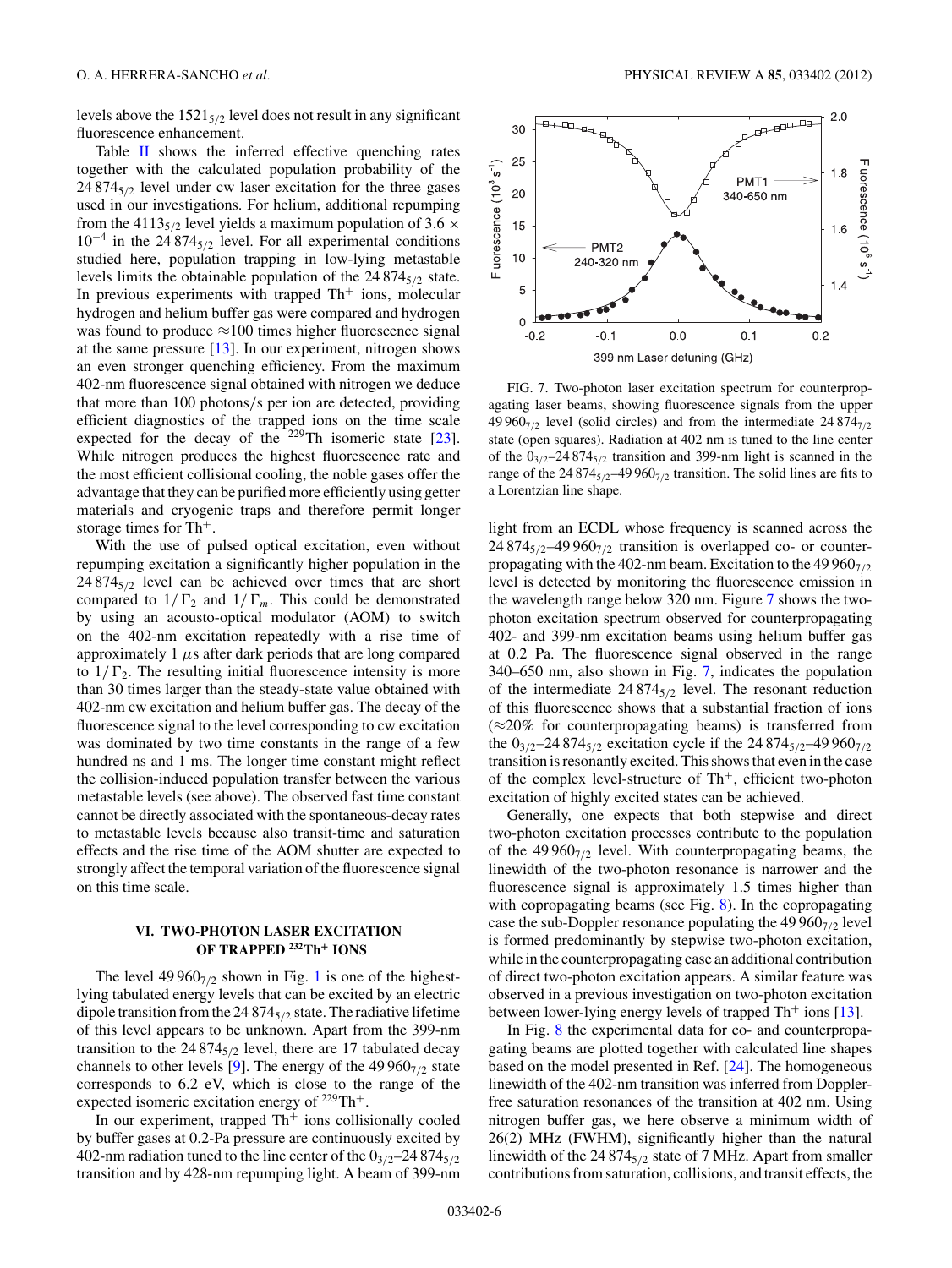<span id="page-6-0"></span>

FIG. 8. Fluorescence signal of trapped <sup>232</sup>Th<sup>+</sup> ions resulting from two-photon laser excitation of the  $49\,960_{7/2}$  level. The spectra are detected by monitoring the fluorescence emission in the wavelength range 240–320 nm. Nitrogen at 0.2 Pa is used as a buffer gas. Solid circles: counterpropagating beams; open circles: copropagating beams. The black (counterpropagating beams) and dashed (copropagating beams) lines correspond to calculations based on the model from Ref. [\[24\]](#page-7-0).

dominant broadening mechanism can likely be attributed to a frequency modulation resulting from the driven micromotion of the ions in the trap. For the fitting of the two-photon line shapes, good agreement with theory was obtained for a width of the  $24874_{5/2}$ –49960<sub>7/2</sub> resonance which is four times bigger than the width of the 24 8745*/*<sup>2</sup> resonance. The resulting linewidths for excitation with co- and counterpropagating laser beams are 95 and 66 MHz, respectively.

Using the pulsed picosecond Ti:sapphire laser for the second excitation step results in weak fluorescence signals which did not allow us to identify the excitation of higher-lying states. The broad spectrum emitted by this laser excites several resonances from low-lying metastable levels simultaneously.

#### **VII. CONCLUSION**

In conclusion, we have demonstrated two-photon excitation of Th<sup>+</sup> through the intermediate state at 24 8745*/*2. In order to maximize the population of excited states we investigated collisional quenching of metastable states with different buffer gases and repumping with additional lasers. In continuous excitation with two diode lasers, we have shown the efficient two-photon excitation of a highly excited state in this complex level-structure. This sets the ground for a comprehensive investigation of the electronic level structure of  $Th<sup>+</sup>$  in the energy range of the  $^{229}$ Th isomeric state [\[23\]](#page-7-0) and for the search for a resonant two-photon electronic bridge excitation of the <sup>229</sup>Th nucleus [8] over the wide present uncertainty range for the transition energy. For this we plan to use the third harmonic of a pulsed Ti:sapphire laser with a linewidth in the GHz range in combination with synchronized 402-nm ECDL pulses. A comparison of the fluorescence signals observed with  $^{229}Th+$ and with  $232 \text{Th}^+$  shall permit the unambiguous identification of the signature of the unique nuclear structure of <sup>229</sup>Th.

#### **ACKNOWLEDGMENTS**

We would like to thank Th. Leder for his expert technical support in the construction of the experiment. This work was supported by the DFG through QUEST. O.A.H.S. acknowledges support from DAAD (Grant No. A/08/94804), ITCR (Grant No. 83-2008-D), and MICIT (Grant No. CONICIT 079-2010). A.V.T. and V.I.Y. are supported by DFG/RFBR (Grant No. 10-02- 91335), RFBR (Grants No. 10-02-00406, No. 11-02-00775, and No. 11-02-01240), RAS, Presidium SB RAS, and the federal programs "Development of Scientific Potential of Higher School 2009–2010" and "Scientific and Pedagogic Personnel of Innovative Russia 2009–2013." The work of P.G. was funded by the COST action MP1001 IOTA.

- [1] B. R. Beck, J. A. Becker, P. Beiersdorfer, G. V. Brown, K. J. Moody, J. B. Wilhelmy, F. S. Porter, C. A. Kilbourne, and R. L. Kelley, [Phys. Rev. Lett.](http://dx.doi.org/10.1103/PhysRevLett.98.142501) **98**, 142501 [\(2007\).](http://dx.doi.org/10.1103/PhysRevLett.98.142501)
- [2] B. R. Beck, J. A. Becker, P. Beiersdorfer, G. V. Brown, K. J. Moody, C. Y. Wu, J. B. Wilhelmy, F. S. Porter, C. A. Kilbourne, and R. L. Kelley, Lawrence Livermore National Laboratory, Internal Report LLNL-PROC-415170, 2009.
- [3] S. Matinyan, Phys. Rep. **298**[, 199 \(1998\).](http://dx.doi.org/10.1016/S0370-1573(97)00084-7)
- [4] E. V. Tkalya, Phys. Usp. **46**[, 315 \(2003\).](http://dx.doi.org/10.1070/PU2003v046n03ABEH001379)
- [5] E. Peik and Chr. Tamm, [Europhys. Lett.](http://dx.doi.org/10.1209/epl/i2003-00210-x) **61**, 181 (2003).
- [6] C. J. Campbell, A. G. Radnaev, and A. Kuzmich, *[Phys. Rev.](http://dx.doi.org/10.1103/PhysRevLett.106.223001)* Lett. **106**[, 223001 \(2011\).](http://dx.doi.org/10.1103/PhysRevLett.106.223001)
- [7] W. G. Rellergert, D. DeMille, R. R. Greco, M. P. Hehlen, J. R. Torgerson, and E. R. Hudson, [Phys. Rev. Lett.](http://dx.doi.org/10.1103/PhysRevLett.104.200802) **104**, 200802 [\(2010\).](http://dx.doi.org/10.1103/PhysRevLett.104.200802)
- [8] S. G. Porsev, V. V. Flambaum, E. Peik, and C. Tamm, *[Phys. Rev.](http://dx.doi.org/10.1103/PhysRevLett.105.182501)* Lett. **105**[, 182501 \(2010\).](http://dx.doi.org/10.1103/PhysRevLett.105.182501)
- [9] R. Zalubas and C. H. Corliss, J. Res. Natl. Bur. Stand., Sect. A **78**, 163 (1974), [\[http://nistdigitalarchives.contentdm.oclc.org/](http://nistdigitalarchives.contentdm.oclc.org/cdm/ref/collection/p13011coll6/id/63425) [cdm/ref/collection/p13011coll6/id/63425\]](http://nistdigitalarchives.contentdm.oclc.org/cdm/ref/collection/p13011coll6/id/63425).
- [10] B. A. Palmer and R. Engleman, Jr., *Atlas of the Thorium Spectrum* (Los Alamos National Laboratory, Los Alamos, 1983).
- [11] V. A. Dzuba and V. V. Flambaum, [Phys. Rev. Lett.](http://dx.doi.org/10.1103/PhysRevLett.104.213002) **104**, 213002 [\(2010\).](http://dx.doi.org/10.1103/PhysRevLett.104.213002)
- [12] W. Kälber, J. Rink, K. Bekk, W. Faubel, S. Göring, G. Meisel, H. Rebel, and R. C. Thompson, Z. Phys. A **334**[, 103 \(1989\).](http://dx.doi.org/10.1007/BF01294392)
- [13] W. Kälber, G. Meisel, J. Rink, and R. C. Thompson, [J. Mod.](http://dx.doi.org/10.1080/09500349214550331) Opt. **39**[, 335 \(1992\).](http://dx.doi.org/10.1080/09500349214550331)
- [14] H. Nilsson, Z. G. Zhang, H. Lundberg, S. Johansson, and B. Nordström, [Astron. Astrophys.](http://dx.doi.org/10.1051/0004-6361:20011597) **382**, 368 (2002).
- [15] W. Paul, [Rev. Mod. Phys.](http://dx.doi.org/10.1103/RevModPhys.62.531) **62**, 531 (1990).
- [16] K. Zimmermann, M. V. Okhapkin, O. A. Herrera-Sancho, and E. Peik, [Appl. Phys. B, doi:10.1007/s00340-012-4884-1.](http://dx.doi.org/10.1007/s00340-012-4884-1)
- [17] L. R. Churchill, M. V. DePalatis, and M. S. Chapman, *[Phys. Rev.](http://dx.doi.org/10.1103/PhysRevA.83.012710)* A **83**[, 012710 \(2011\).](http://dx.doi.org/10.1103/PhysRevA.83.012710)